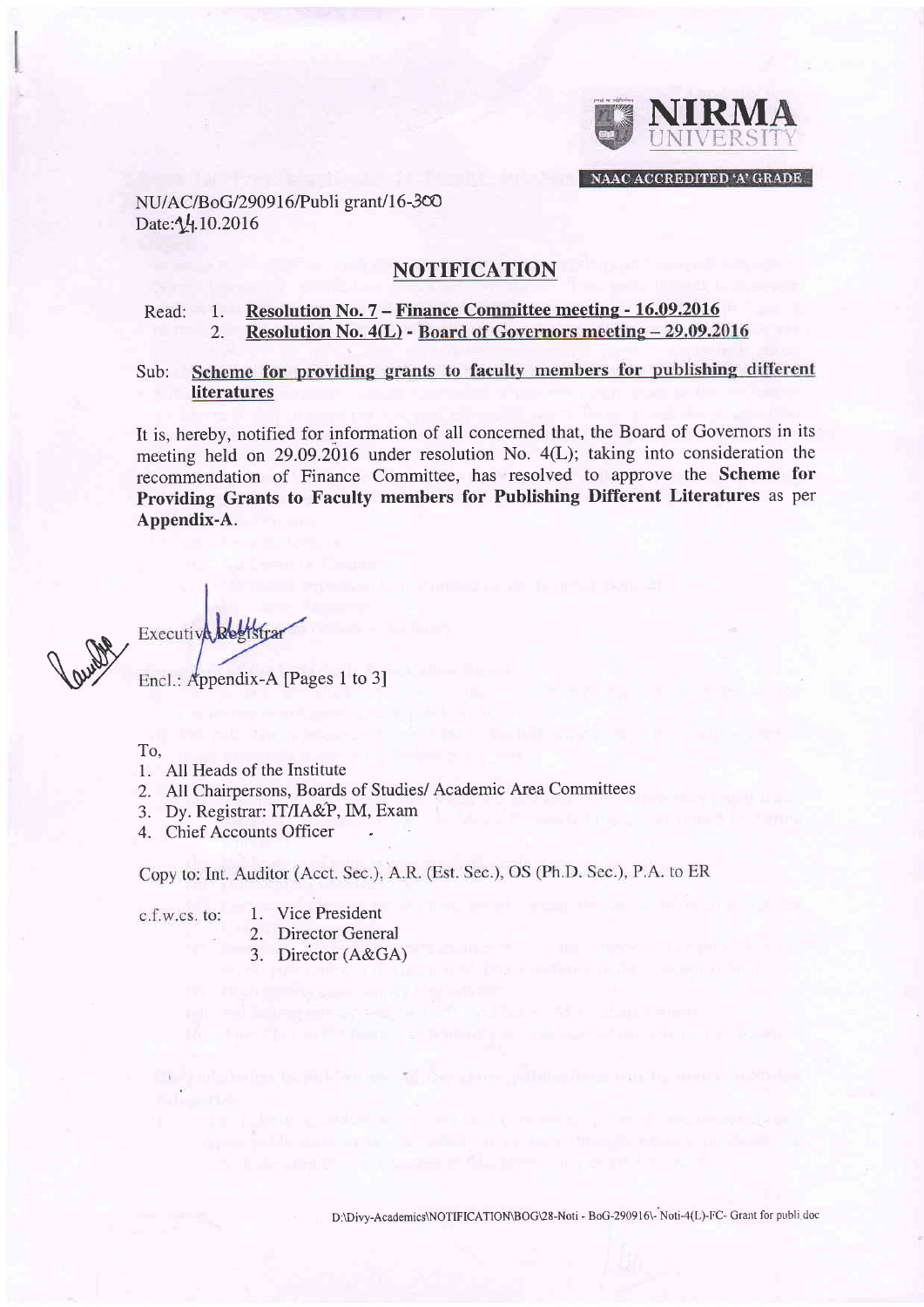# Scheme for Providing Grants to Faculty members for Publishing Different **Literatures**

#### 1. Object:

In order to promote research publications by faculty members and research scholars at Nirma University, publication grants are introduced. This grant intends to motivate and support faculty members and research scholars to strive for excellence in the area ofresearch and publish. This grant is given to the faculty and research scholars or any other employee for publication of academic or scientific contribution, which are of academic usefulness of the society in the concerned field or the findings to be published brings breakthrough or innovation which ultimately leads to the welfare of society or it may provide the scope of enhancing the skills or to add the professional accomplishment of students, teachers, academic community as a whole.

## 2.To fulfil the above object, the University shall have a Publication Board, consisting of following members:

- i) Vice-President
- ii) Director General
- iii) All Deans of Faculties
- iv) Up to five experts to be nominated by the Director General
- v) Executive Registrar
- vi) Publication Officer Secretary

#### 3. Functions of the University Publication Board:

- i) To approve the distribution and allocation of the publication grant of the University to different kind of publication,
- ii) The publication grant can be provided to the following kind of publications subject to the provision made in the budget every year:
	- (a) For the research work done under the auspices of the University either under the Major Research Project or Minor Research Project sanctioned by Nirma University
	- (b) Publication of outstanding doctoral thesis
	- (c) Outstanding Research papers
	- (d) Lectures delivered by eminent people under the different faculties of the University
	- (e) Seminars, conferences, proceedings which are otherwise not published but worth publishing in the interest of the community in the concerned field
	- $(f)$  High quality case studies / reports etc
	- (g) Publishing outstanding M.Tech., M.Pharm., M.Sc. dissertations
	- (h) Any other work, literary or scientific etc. considered suitable by the Board.

## 4. The permission to publish any of the above publications can be under following categories:

i) The individual author, who is the faculty or the employee of the university and have publication to be published on its own through reputed publisher for which the employee is required to take permission of the University.

D:\Divy-Academics\NOTIFICATION\BOG\28-Noti - BoG-290916\- Noti-4(L)-FC- Grant for publi.doc

Um

Page 1 of 3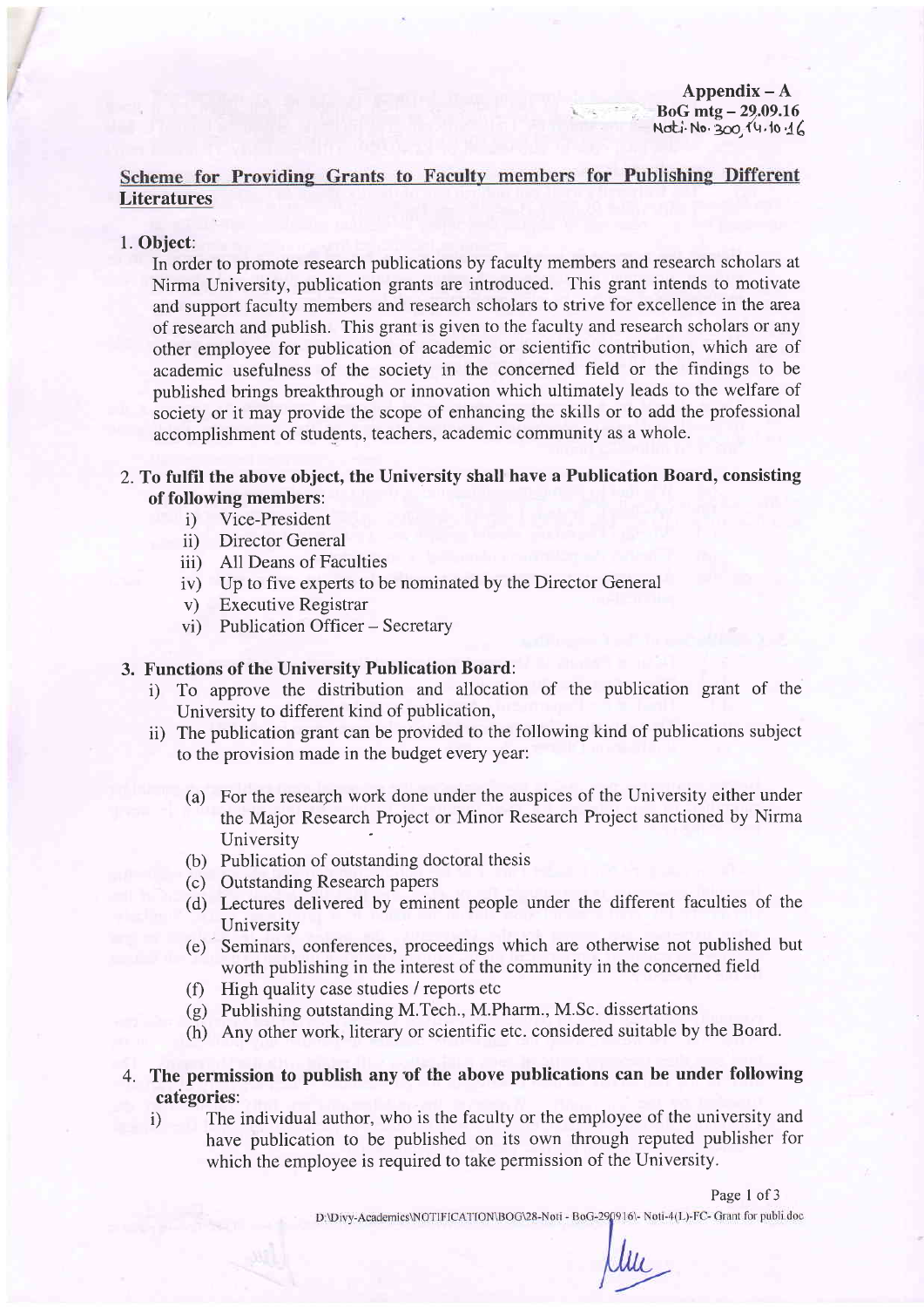- The publications of the employee which should be published by a good publisher for which the University can give financial assistance limited to half of the total cost of publication or Rs.40,000/- (Rupees Forty Thousand only) whichever is less. ii)
- The University itself can publish any of the document as narrated above in para 2 with  $100\%$  cost to be borne by the University. iii)

Having the purpose in mind as narrated above, before granting permission with or without financial assistance, a thorough scrutiny is required and therefore the mechanism of scrutiny of such publication will be as under:

There will be a standard application/proposal form to apply under this scheme. The applicant will have to fill the form/proposal.

There should be a committee consisting of following members to scrutinize the proposal and make appropriate recommendations to the University Publication Board on following'points:

- (a) Whether to permit the publication without financial assistance,
- (b) Whether to provide financial assistance, if yes, then up to what extent,
- (c) Whether University should publish on its own with full cost,
- (d) Whether the publishers identified is appropriate,
- (e) Appropriate recommendations with regard to copy write of such publication

## 5. Constitution of the Committee:

- i) Dean of Faculty of Doctoral Studies and Research Chairman<br>ii) Dean of the Faculty concerned
- Dean of the Faculty concerned
- iii) Head of the Department / Area Chairman concerned
- iv) Two experts in the concerned field to be nominated by the DG
- v) Publication Officer Secretary

Before putting the proposal to the Committee the proposed draft publication should be submitted to two referees for their opinion as to whether this publication is worth publishing or not.

So far as category No.1 under Para-4 of the publication narrated above and where the financial assistance is not sought for or grant for, then the acknowledgement of the University for giving permission should be made in a prominent place. Similarly, when-expenses are shared by the University, the author will in addition to put acknowledgement of a prominent place, will also mention that the expenses are shared by the University.

Normally the copy write of publications will be governed as per the provision of Copy Write Act. However, when the University decides to publish any publication on its own cost then the copy write of such publication will retain with the University. The crust of the University be also inserted in the publications which are fully or partially financed by the University. Whenever the publications are fully financed by the University, the name of the University with the name of the Institution and Department should be mentioned on the title page of the publication.

D:\Divy-Academics\NOTIFICATION\BOG\28-Noti - BoG-29091q-Noti-4(L)-FC- Grant for publi.doc

Page 2 of 3